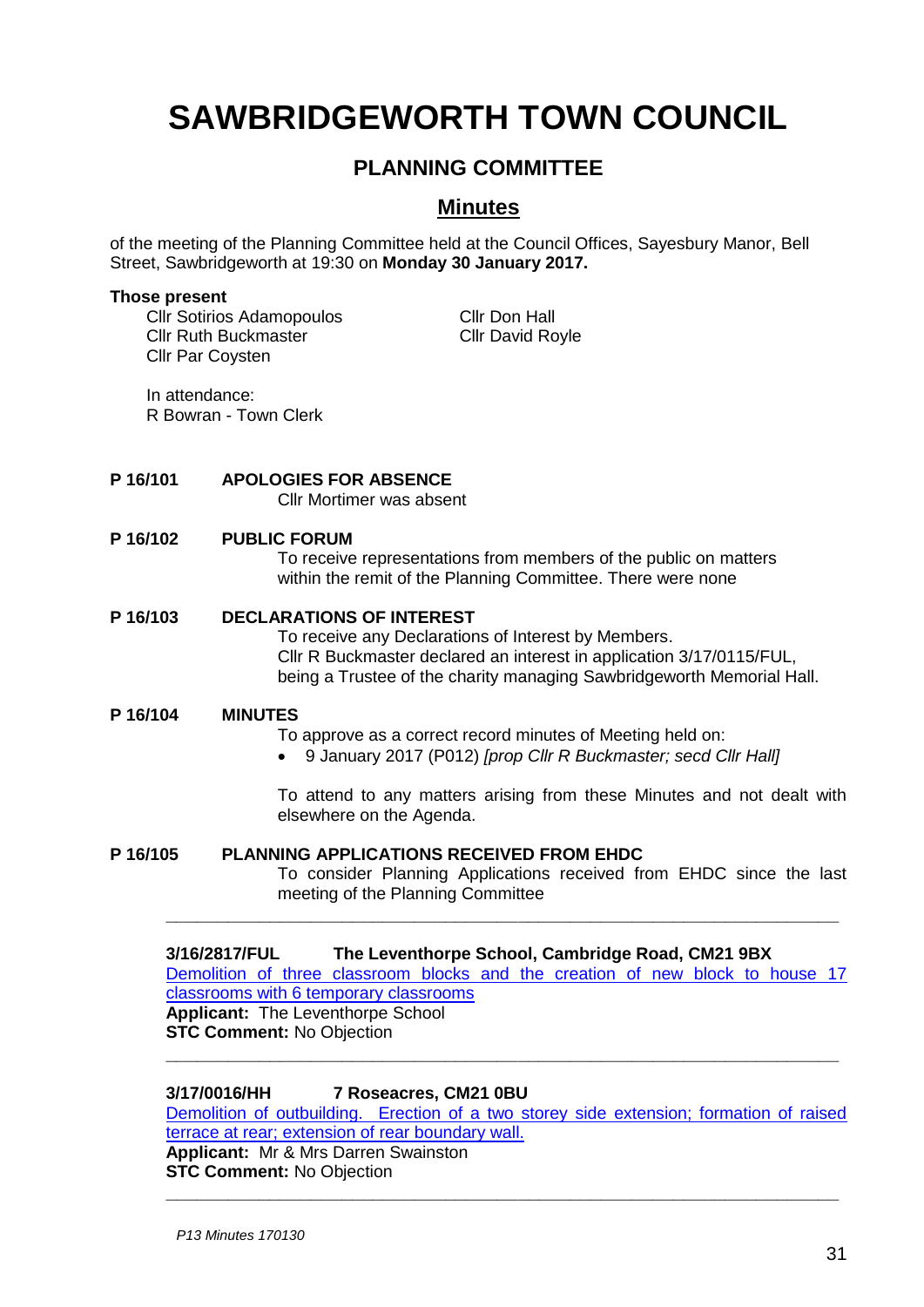#### **3/17/0056/VAR Lock Cottage, Sheering Mill Lane, CM21 9LR**

[Variation to condition 2 of Planning Approval ref 3/16/1926/HH to provide a rear dormer](https://publicaccess.eastherts.gov.uk/online-applications/applicationDetails.do?activeTab=summary&keyVal=OJMHVGGLMUJ00)  [and remove proposed window to front elevation. Approved drawing amended to provide a](https://publicaccess.eastherts.gov.uk/online-applications/applicationDetails.do?activeTab=summary&keyVal=OJMHVGGLMUJ00)  [dormer and slight increase in footprint at ground level \(overall footprint remains](https://publicaccess.eastherts.gov.uk/online-applications/applicationDetails.do?activeTab=summary&keyVal=OJMHVGGLMUJ00)  [unchanged\). No window to roadside elevation.](https://publicaccess.eastherts.gov.uk/online-applications/applicationDetails.do?activeTab=summary&keyVal=OJMHVGGLMUJ00) 

**Applicant:** Mr Stephen Goodwin

**STC Comment:** Objection. The several applications made to vary approved plans amount approximately to a reversion to the original, refused, proposal.

**\_\_\_\_\_\_\_\_\_\_\_\_\_\_\_\_\_\_\_\_\_\_\_\_\_\_\_\_\_\_\_\_\_\_\_\_\_\_\_\_\_\_\_\_\_\_\_\_\_\_\_\_\_\_\_\_\_\_\_\_\_\_\_\_\_**

**3/17/0090/HH 34 Gilders, CM21 0EF** [Two storey side and single storey rear extensions](https://publicaccess.eastherts.gov.uk/online-applications/applicationDetails.do?activeTab=summary&keyVal=OJVR8NGLMWP00) **Applicant:** Mr & Mrs Piggott

**STC Comment:** No Objection **\_\_\_\_\_\_\_\_\_\_\_\_\_\_\_\_\_\_\_\_\_\_\_\_\_\_\_\_\_\_\_\_\_\_\_\_\_\_\_\_\_\_\_\_\_\_\_\_\_\_\_\_\_\_\_\_\_\_\_\_\_\_\_\_\_**

**3/17/0115/FUL Sawbridgeworth Memorial Hall, The Forebury, CM21 9BD** [Proposed single storey front extension](https://publicaccess.eastherts.gov.uk/online-applications/applicationDetails.do?activeTab=summary&keyVal=OJYZK5GL00X00) **Applicant:** Mr P Lee **STC Comment:** No Objection **\_\_\_\_\_\_\_\_\_\_\_\_\_\_\_\_\_\_\_\_\_\_\_\_\_\_\_\_\_\_\_\_\_\_\_\_\_\_\_\_\_\_\_\_\_\_\_\_\_\_\_\_\_\_\_\_\_\_\_\_\_\_\_\_\_**

#### **P 16/106 LATE PLANNING APPLICATIONS**

To deal with Planning Applications received from EHDC following the Publication of this Agenda and received before 27 January 2017

#### **P 16/107 PLANNING DECISIONS MADE BY EHDC** To receive Planning Decisions from EHDC

**\_\_\_\_\_\_\_\_\_\_\_\_\_\_\_\_\_\_\_\_\_\_\_\_\_\_\_\_\_\_\_\_\_\_\_\_\_\_\_\_\_\_\_\_\_\_\_\_\_\_\_\_\_\_\_\_\_\_\_\_\_\_\_\_\_**

#### **3/16/2598/VAR Land Adj to Springhall Road, CM21 9ET**

[Variation of Condition 1 to 3/15/2202/VAR to include change of Plot 1 garage to include](https://publicaccess.eastherts.gov.uk/online-applications/applicationDetails.do?activeTab=summary&keyVal=OH1A9TGLM9S00)  [accommodation in roof space, roof lights and side door](https://publicaccess.eastherts.gov.uk/online-applications/applicationDetails.do?activeTab=summary&keyVal=OH1A9TGLM9S00) **Applicant: Mavrastar Ltd** *STC Comment: No Objection EHDC Decision: Granted*

#### **3/16/2635/FUL 4 High Wych Road, CM21 0AZ**

[Sub-division of plot. Raising of roof ridge and](https://publicaccess.eastherts.gov.uk/online-applications/applicationDetails.do?activeTab=summary&keyVal=OH7GKRGLMBN00) hip to gable end extensions, front and rear [dormer windows to enable an additional level to use as a separate dwelling.](https://publicaccess.eastherts.gov.uk/online-applications/applicationDetails.do?activeTab=summary&keyVal=OH7GKRGLMBN00)

**\_\_\_\_\_\_\_\_\_\_\_\_\_\_\_\_\_\_\_\_\_\_\_\_\_\_\_\_\_\_\_\_\_\_\_\_\_\_\_\_\_\_\_\_\_\_\_\_\_\_\_\_\_\_\_\_\_\_\_\_\_\_\_\_\_**

**\_\_\_\_\_\_\_\_\_\_\_\_\_\_\_\_\_\_\_\_\_\_\_\_\_\_\_\_\_\_\_\_\_\_\_\_\_\_\_\_\_\_\_\_\_\_\_\_\_\_\_\_\_\_\_\_\_\_\_\_\_\_\_\_\_**

#### **Applicant: Mr Graham Purnell**

*STC Comment: Objection – Proposal is over-development of site EHDC Decision: Refused*

#### **3/16/2667/HH 2 Wychford Drive CM21 0HA**

[First floor side extension and new pitched roof.](https://publicaccess.eastherts.gov.uk/online-applications/applicationDetails.do?activeTab=summary&keyVal=OH1A9TGLM9S00) **Applicant: Mr M Paddick** *STC Comment: No Objection EHDC Decision: Granted*